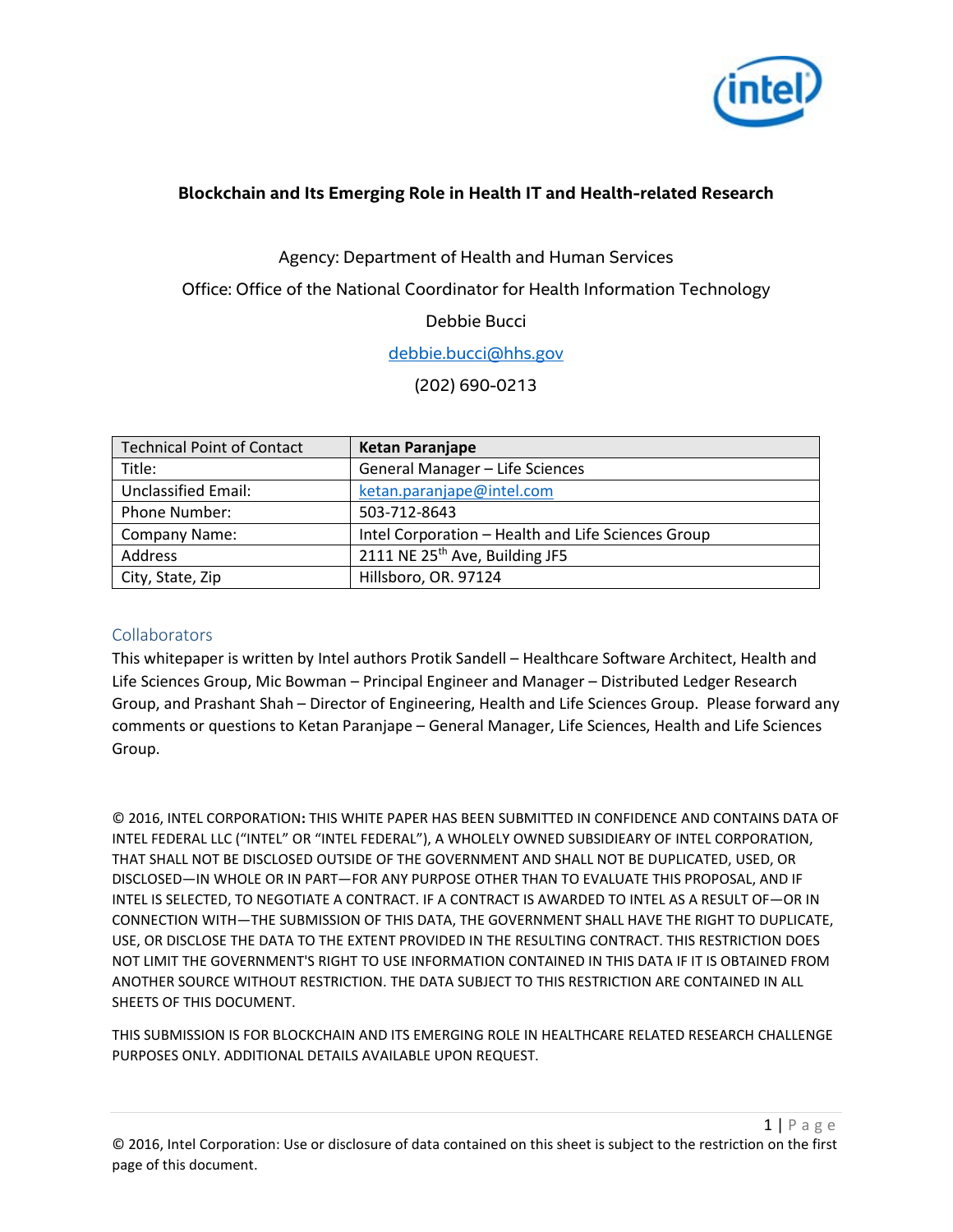

# Blockchain and Its Emerging Role in Healthcare Related Research

**This whitepaper is a response to a request from the National Coordinator of Health Information Technology, a division of the Health and Human Services Department, soliciting ideas for potential uses for Blockchain Technology in the area of Healthcare.** 

#### **Contents**

| Executive Summary 2          |
|------------------------------|
| Distributed Ledger and       |
| Blockchain Overview 2        |
| <b>Sawtooth Lake</b>         |
| Technology 4                 |
| Application Layer  5         |
| Ledger Layer  5              |
| Journal Layer 5              |
| Communication                |
| (Platform) Layer  6          |
| Intel SGX Technology  6      |
| Consensus and SGX  7         |
| Proof of Elapsed Time  7     |
| Value of Blockchain to       |
| Healthcare 8                 |
| Proof of Concept - Financial |
|                              |
|                              |
| Proof of Concept - Fantasy   |
| Sports Game  9               |
| Potential Gaps 10            |
| Summary 10                   |
| References 10                |

## <span id="page-1-0"></span>Executive Summary

Intel recognizes the promise in the new blockchain technology, and has developed the Sawtooth Lake Distributed Ledger Platform (SLDLP), that is targeted at building, deploying, and running distributed ledgers. Intel is testing SLDLP in proof-of-concept (POC) environments in partnership with various external companies to prove the integrity and applicability of the technology. Intel has a Health and Life Sciences division that focuses on advancing personalized medicine, health IT, medical devices, and consumer health. That focus makes Intel well suited to continue to explore the many unanswered questions surrounding applications for blockchain technology and distributed ledgers in the health industry, and to offer a secure end-to-end solution. Intel is interested in doing more collaboration with external healthcare partners and with HHS to address gaps in the use and application of blockchain technology in the healthcare industry.

## <span id="page-1-1"></span>Distributed Ledger and Blockchain Overview

A distributed ledger can be thought of as a secure database that is implemented among a group of participants without a central authority or administration. Participants in the ledger can submit transactions to add, remove or modify records in the database according to a set of rules that are guaranteed to be enforced by the ledger (for example, the ledger may ensure that you can't spend money that you don't have). Distributed ledgers are powerful enough to use for building a broad class of applications and services like secure, robust cryptocurrencies such as Bitcoin; for providing verifiable ownership of assets ranging from bonds and titles to diamonds and books; and for managing access rights to personal data. And, all of these services can be provided without the requirement that a single organization be trusted with the data.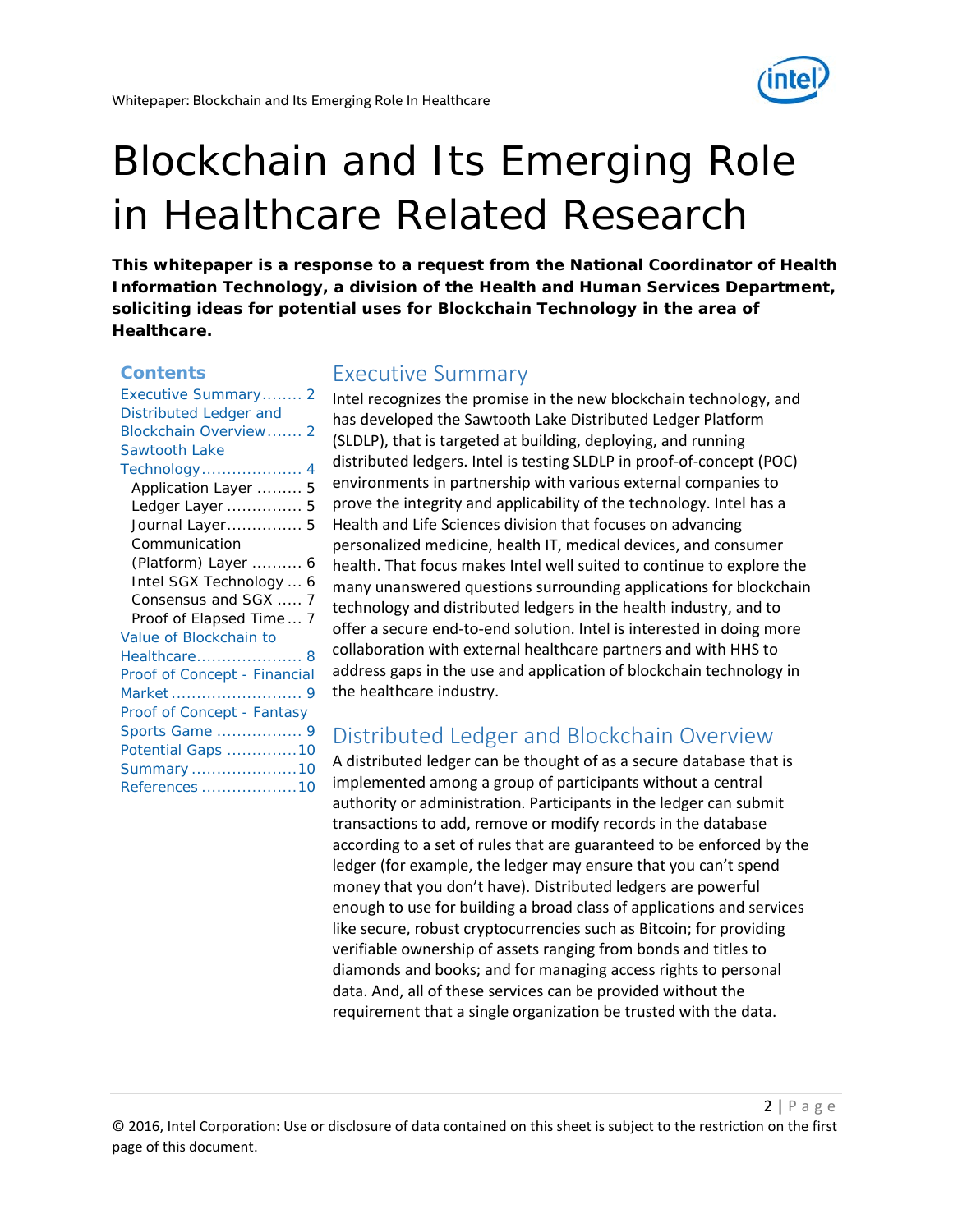

Underlying the distributed ledger is a technology called "blockchain" that ensures the integrity of the ledger. A blockchain is an immutable series of transactions that is shared by all participants in the ledger. Cryptographic signatures ensure correctness and guarantee "non-repudiation" (that is, that once a transaction is committed to the blockchain, it cannot be un-committed). Distributed consensus algorithms ensure that all participants see the same series of transactions even if bad actors try to compromise the system. The most unique characteristic of a blockchain is that it can provide these capabilities without a central organization to provide authorization or administration.

The blockchain method got its name from the way it builds historical transactions: records of transactions are collected in blocks that are time/date stamped and chained together in chronological order. A new transaction is appended with a timestamp as a new block to the back of the current blockchain. Each valid block in a blockchain contains a reference to the previous valid block, and this creates a chain of blocks that captures the history of a transaction. Blockchain is a machine for creating trust: the blockchain allows a group of users who have no particular confidence in each other to collaborate without having to go through a neutral central authority.

Distributed ledgers based on blockchain technology present several advantages over current record handling methods that rely on a centralized database: 1) Central intermediaries are removed from the transaction, 2) Connections between counterparts are simplified because the data resides at every participant, and 3) Data is recorded on a tamper-proof and secure block chain. Participants in a blockchain event each have their own copy of the stored data in what can be considered a secure, distributed, shared database. Changes to the data are validated by participants collectively, and updated across the network almost immediately.

There are three common types of distributed ledger in use: public (or open) ledgers, private (or permissioned) ledgers, and consortium ledgers. The main distinction among the types is who has access to the database.

Advantages of blockchain and distributed ledger technology are:

- Convergence on a consensus for changes applied to the data
- Decentralized data and authority
- Non-repudiation of data (digitally signed information)
- Full replication of data (distribution of encrypted storage)
- Distribution of trust (fully auditable)

Disadvantages of blockchain and distributed ledger technology are:

- Inefficient method for data transfer
- No service level agreement (needed for Enterprise applications)
- Many unanswered questions: validation, scalability, transaction complexity, number of participants, viability of privacy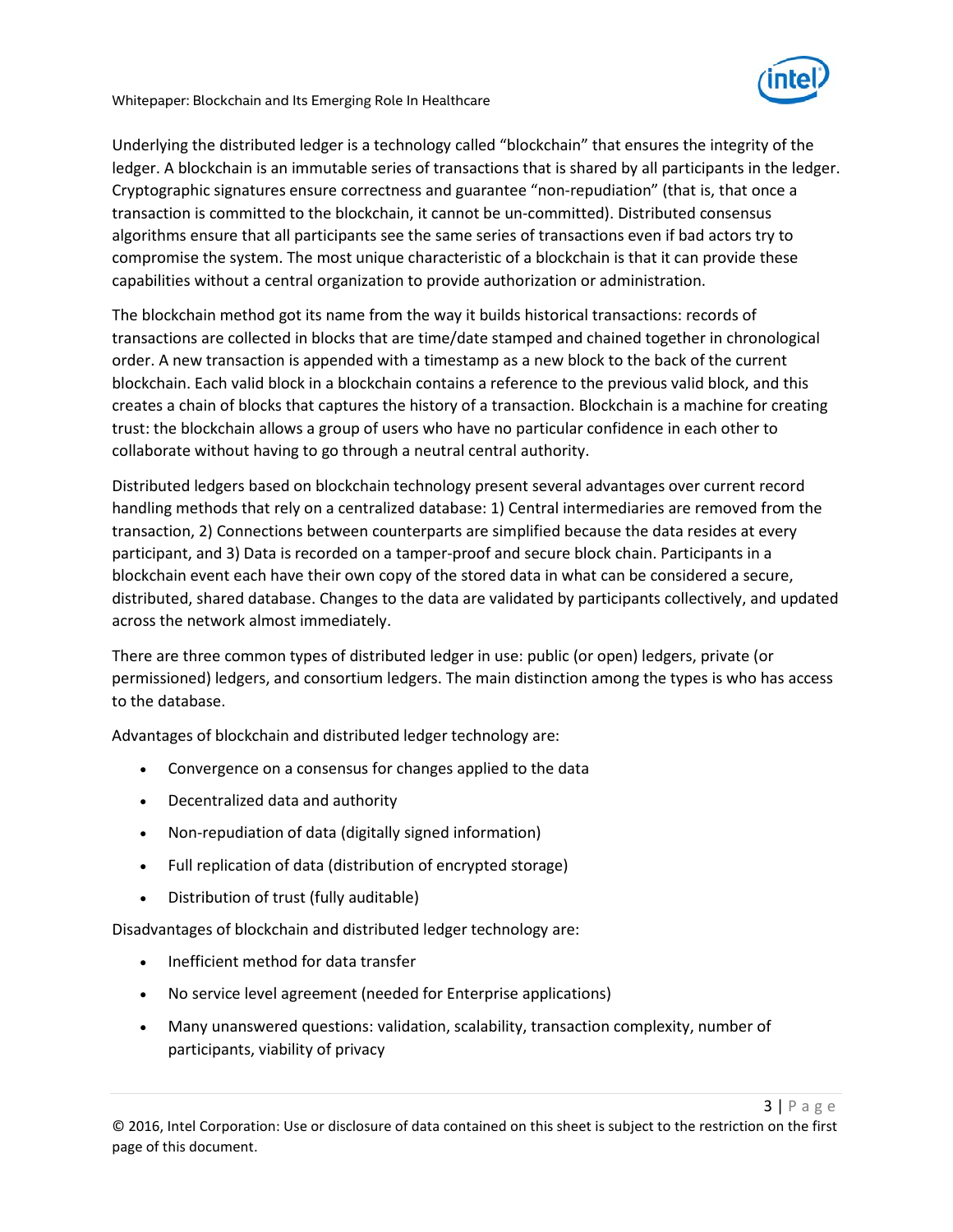

4 | Page

# <span id="page-3-0"></span>Sawtooth Lake Technology

The Intel Sawtooth Lake Distributed Ledger Platform (SLDLP) is a modular prototyping platform that is targeted at building, deploying, and running distributed ledgers. The Intel SLDLP consists of an SGXenabled SDK platform, an SGX distributed ledger toolkit (white boxes), and the distributed ledger technology (DLT). Figure 1 shows how these pieces fit together.



#### **Figure 1. Block Diagram – Intel® Sawtooth Lake Distributed Ledger Platform**

The SGX technology (integrated into Skylake) provides an add-on SGX DLT Toolkit (the items shown in the white boxes on Figure 1) to facilitate and streamline operations in eight areas of the distributed ledger environment.

- **Secure Wallets**: Secure management for credentials used to interact with the ledger
- **Secure I/O**: Secure path for information to ensure the integrity of information triggering smart contracts (technology that is in development)
- **PoET**: An algorithm that uses Intel's Software Guard Extensions (SGX) to establish a globally consistent view of the ledger
- **Sawtooth Lake**: Intel's platform for building distributed ledgers
- **Secure Containers**: Secure execution containers (technology that is in development)
- **3D XPoint™ Memory**: Intel's large scale persistent memory
- **SGX**: Intel's Software Guard Extensions, an enclave that protects code and data from exposure and modification
- **Crypto Accelerators**: AES-NI and other accelerators that improve the performance of cryptographic algorithms

The Intel implementation of the Distributed Ledger technology uses a highly modular architecture that consists of four primary layers (an Applications Layer, a Ledger Layer, a Journal Layer, and a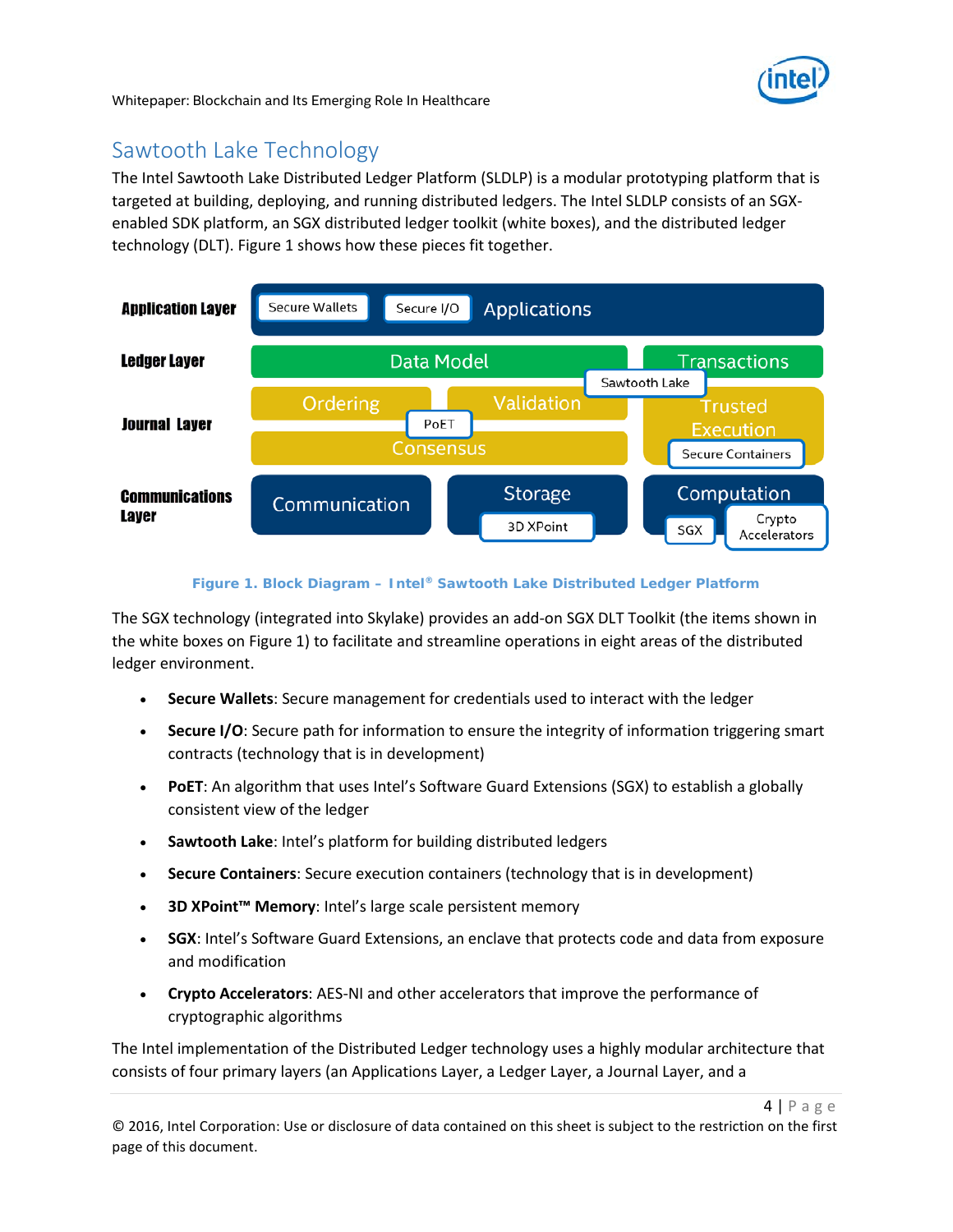

Communications Layer). The modularity of the architecture allows it to be adapted for many different distributed ledger environments, from open consumer markets to closed market services.

Figure 1 shows how the layers interact in a blockchain environment: Application layer, Communications layer, Journal Layer, and Ledger (or Transaction Family) Layer.

#### <span id="page-4-0"></span>Application Layer

At the Application layer, secure transactions are initiated, key management is applied, and external data adapters may be used. Some examples of vertical markets that use distributed ledger technology today are the Financial Services (FSI) Industry, the Internet of Things (IoT), Supply Chain Management, and Currency Markets (Bitcoin). We believe that the basic technology and concepts inherent in the distributed ledger technology can also be applied to the healthcare industry.

A recent security breach at one of the Bitcoin exchanges highlighted the importance of security at the Application layer. Insecure management of private keys in the exchange allowed hackers to steal several million dollars worth of Bitcoins. Intel's distributed ledger solution provides capabilities to improve the security of key management, extending the trusted computing base from the blockchain all the way to the edge of the network.

#### <span id="page-4-1"></span>Ledger Layer

The Ledger (or Transaction Family) layer provides the Data Model with well-defined constraints on correctness. In this layer, transactions use smart contracts to modify data. Ledger layer defines and enforces semantics for transaction families. The data model and transaction language in the SLDLP are implemented as a transaction family. We expect ledgers to build custom transaction families that reflect the unique requirements of the ledger/industry. However, the SLDLP product provides three transaction families that are sufficient for building, testing, and deploying a marketplace for digital assets:

- EndPointRegistry: A transaction family to register ledger services
- IntegerKey: A transaction family to test deployed ledgers
- MarketPlace: A transaction family to buy, sell, and trade digital assets

These three transaction families provide an "out-of-the-box" ledger that can be used to quickly implement a fully functional marketplace for digital assets in many environments.

#### <span id="page-4-2"></span>Journal Layer

The Journal layer is a globally consistent, immutable ordered log of transactions. The layer provides secure sandboxed execution. The Journal layer drives consensus on an ordering of transaction identifiers across all nodes in a validator network. The distinction between *transactions* and *transaction identifiers* provides the basis for separating *consensus* (the role of the Journal layer) from *transaction semantics* (the role of the transaction families in the Ledger layer). When a client submits a new transaction, the corresponding transaction family in the Ledger layer first ensures that the transaction is semantically correct. Once that is established, the identifier for the transaction is passed to the consensus protocol in the Journal layer; this process separates consensus from correctness.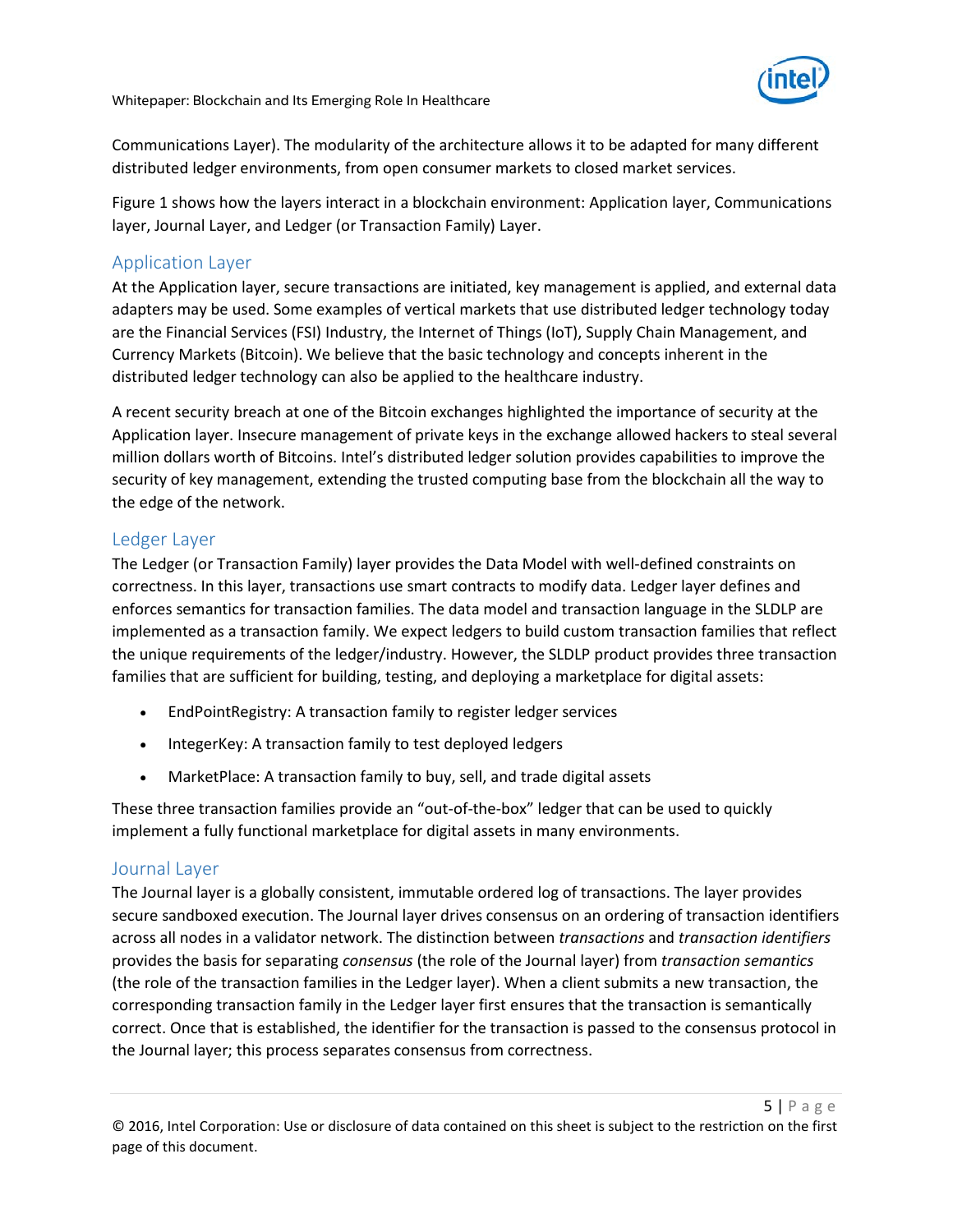

6 | Page

## <span id="page-5-0"></span>Communication (Platform) Layer

At the Communication layer, the physical platform consists of an SDK with a trusted computing base, a cryptographic accelerator, and long-term persistent storage. This layer implements a gossip protocol for communicating among participants in a validator network. The layer provides basic facilities for sending messages directly to other validators and broadcasting messages to the entire validator network. Messages are typed, signed by the originator, and encoded in CBOR for transmission. Other Sawtooth Lake components can register type-specific handlers for messages.

The Communication layer provides two related abstractions that enable customization for different deployment environments:

- **Topology –** A protocol for establishing connections between peers in the gossip network can be customized. The SLDLP currently implements three protocols, one for random connections (that is most resilient to malicious manipulation), one for scale-free topologies (that supports efficient broadcasts), and one based on a distributed hash table (that supports routing to "interest groups").
- **Routing –** A default method for forwarding messages through the network is a simple broadcast to all peers. However, this may be overridden as is the case with a distributed hash table implementation.

#### <span id="page-5-1"></span>Intel SGX Technology

Intel® Software Guard Extensions (Intel® SGX) is an Intel technology for application developers who are seeking to protect select code and data from disclosure or modification. Intel SGX makes such protections possible through the use of enclaves, which are protected areas of execution. Application code can be put into an enclave by special instructions and software can be made available to developers via the Intel® SGX SDK. The Intel SGX SDK is a collection of APIs, libraries, documentation, sample source code, and tools that allows software developers to create and debug Intel SGX enabled applications in C/C++.

Intel designed the SGX technology to satisfy eight objectives:

- 1. Allow application developers to protect sensitive data from unauthorized access or modification by rogue software running at higher privilege levels.
- 2. Enable applications to preserve the confidentiality and integrity of sensitive code and data without disrupting the ability of legitimate system software to schedule and manage the use of platform resources.
- 3. Enable consumers of computing devices to retain control of their platforms and the freedom to install and uninstall applications and services as they choose.
- 4. Enable the platform to measure an application's trusted code and produce a signed attestation (rooted in the processor) that includes this measurement and other certifications that the code has been correctly initialized in a trustable environment.
- 5. Enable the development of trusted applications using familiar tools and processes.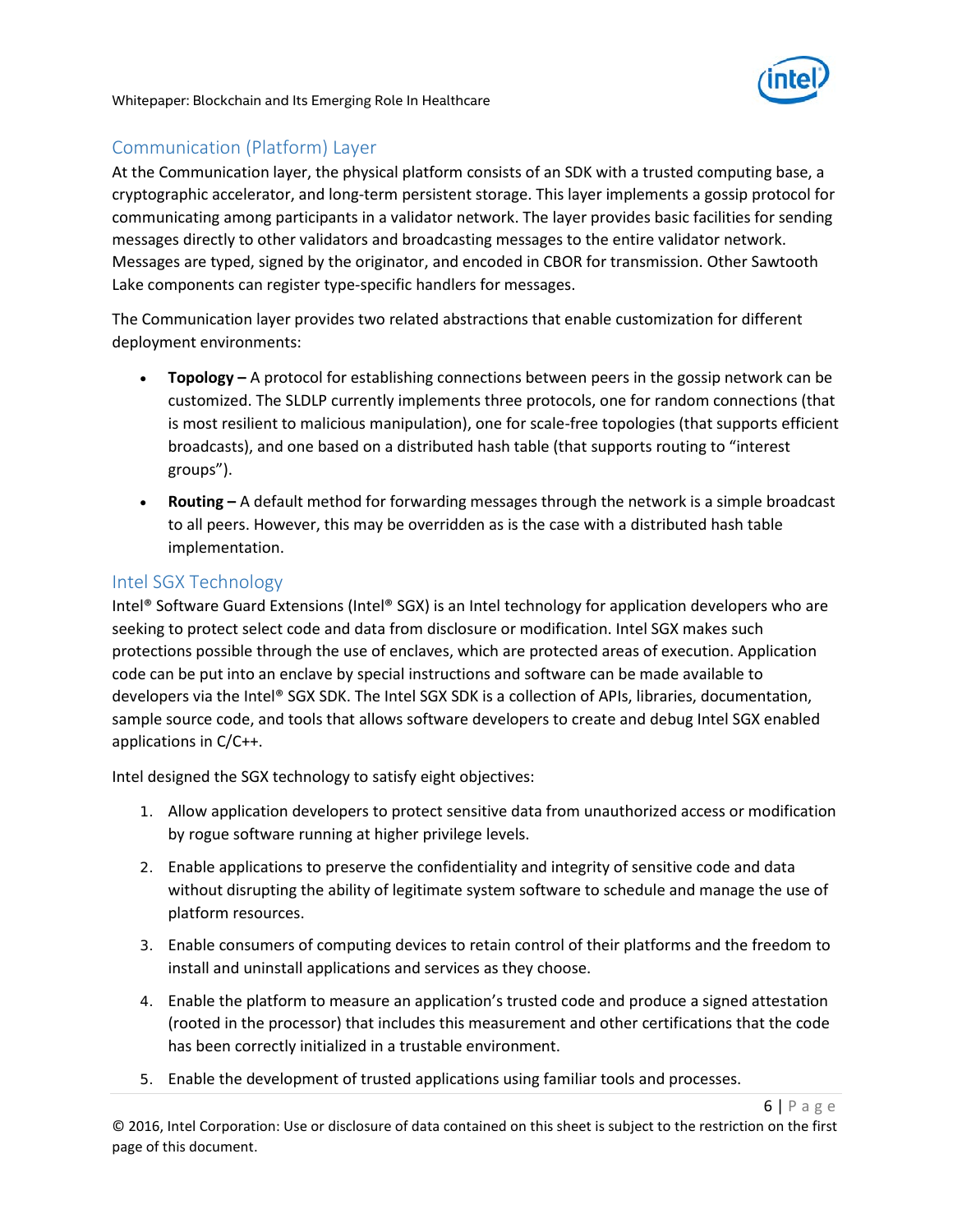

7 | Page

Whitepaper: Blockchain and Its Emerging Role In Healthcare

- 6. Allow the performance of trusted applications to scale with the capabilities of the underlying application processor.
- 7. Enable software vendors to deliver trusted applications and updates at their cadence, using the distribution channels of their choice.
- 8. Enable applications to define secure regions of code and data that maintain confidentiality even when an attacker has physical control of the platform and conducts direct attacks on memory.

## <span id="page-6-0"></span>Consensus and SGX

The Intel SGX technology provides a means for gaining consensus that is key to distributed ledger environments. Transaction families require a consensus protocol, a feature that is show in the Journal layer in Figure 1. The consensus protocol in SLDLP can be modified or replaced easily based on the specific requirements of the ledger implementation. The default consensus protocol uses the Trusted Execution Environment (TEE) feature in the Intel's Software Guard Extensions (SGX) technology. TEE is a highly resilient consensus protocol that does not carry the burden of extremely high computational requirements (as in the Bitcoin version called "proof of work"). The Intel method ("proof of processor" algorithm) scales to thousands of participants and can be run efficiently on any Intel processor that supports  $SGX<sup>1</sup>$  $SGX<sup>1</sup>$  $SGX<sup>1</sup>$  technology.

SLDLP is designed to take advantage of the features of Software Guard Extensions (SGX) that are built into the Intel microprocessors (starting with Skylake) to streamline the implementation of distributed ledgers. SLDLP abstracts the core concept of consensus, isolates it from transaction semantics, and provides two consensus protocols with different performance trade-offs. The first protocol, called PoET for "proof of elapsed time", is a lottery design that builds on trusted execution environments provided by Intel's Software Guard Extensions (SGX) to address the needs of large populations of participants. The second, Quorum Voting, is an adaptation of the Ripple and Stellar consensus protocols and serves to address the needs of applications that require immediate transaction finality.

## <span id="page-6-1"></span>Proof of Elapsed Time

The SLDLP uses a Nakamoto-style consensus algorithm called Proof of Elapsed Time (PoET). As a proof algorithm, PoET uses a lottery for leader election that is based on a guaranteed wait-time provided through a trusted execution environment. For the purpose of achieving distributed consensus efficiently, this lottery function provides several characteristics:

- **Fairness**: The function should distribute leader election across the broadest possible population of participants.
- **Investment**: The cost of controlling the leader election process should be proportional to the value gained from it.
- **Verification**: It should be relatively simple for all participants to verify that the leader was legitimately selected.

<span id="page-6-2"></span><sup>&</sup>lt;sup>1</sup> SLDLP also provides an insecure emulation of the consensus algorithm that can be deployed more broadly for testing. The emulated version is not recommended for any production use.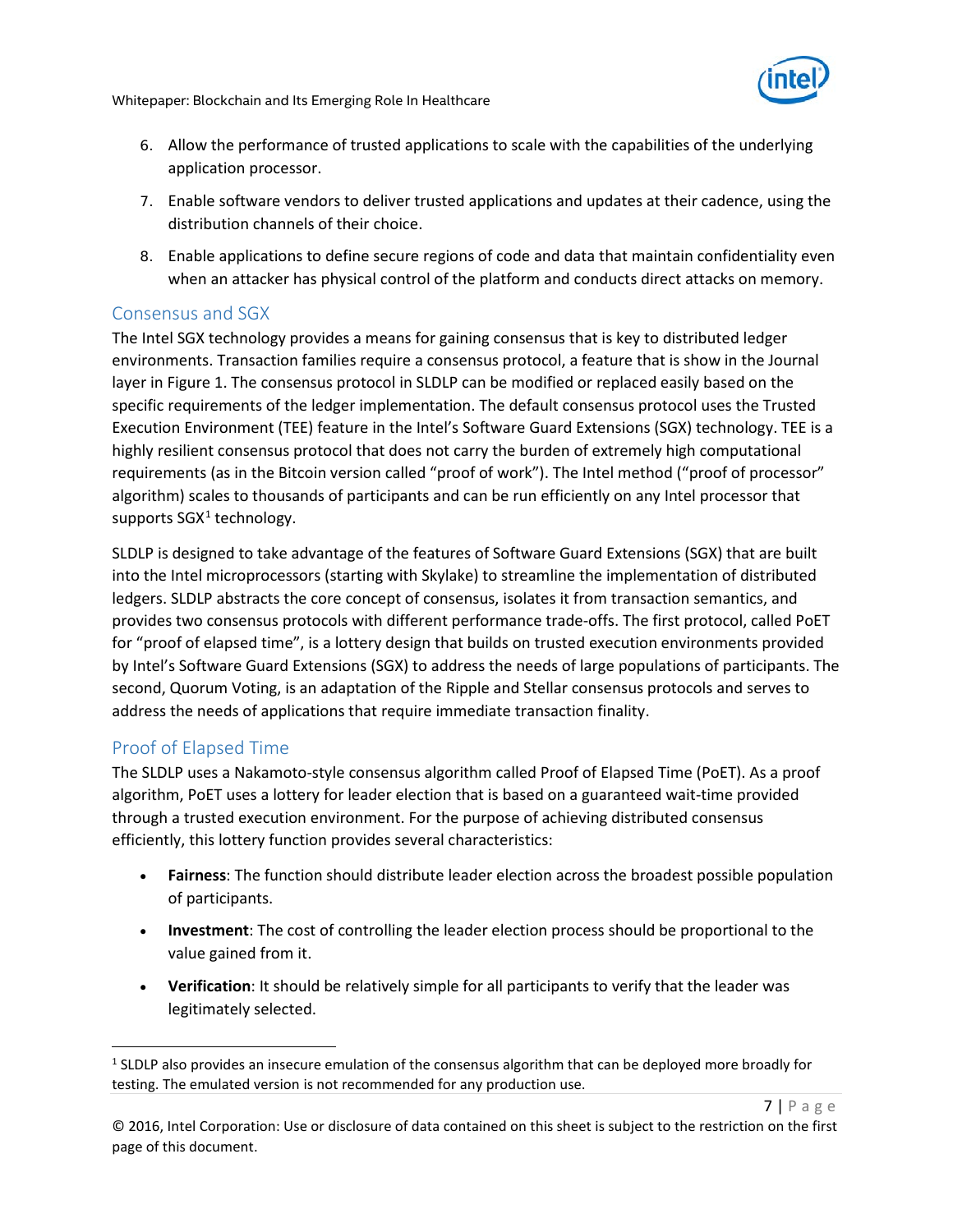

# <span id="page-7-0"></span>Value of Blockchain to Healthcare

Healthcare is undergoing a transformation. These changes are driven by number of federal government initiatives such as Health Information Technology and Economic and Clinical Health (HITECH) Act, President Obama's Precision Medicine Initiative (PMI) Cohort Program and Cancer Moonshot project. These initiatives require the capture of health information using Electronic Health Records (EHR) and make the information available for research and care improvement. Providers are actively using information from the EHR along with genetic data to obtain a holistic view of the patient. Sophisticated use of health information technology is contributing to improving health outcomes, improved health care quality, and lower health care costs – the three overarching aims that the U.S. is striving to achieve (also known as the "Triple aims"). The continued success of using healthcare data in spearheading transformative changes is being inhibited by major hurdles.

Presently, there are significant security and privacy apprehensions (among both patients and providers) that impede sharing of health records. These concerns are fueled by recent high profile security breaches in patient health care records. These include theft of information for 78.8 million patients at Anthem and ransomware attacks at Medstar. The *Sixth Annual Benchmark Study on Privacy & Security of Healthcare Data* (May 2016) revealed that for the sixth year in a row, data breaches in healthcare are consistently high in terms of volume, frequency, impact, and cost. The primary concern of patients is that they have little (or no) control over their information after it has been provided to a payer, provider, or healthcare exchange. Patients want greater insight into how their data is used, who has access to it, and when it is being modified.

Blockchain applications offer great opportunities to address the privacy and security concerns of patients. Mitigating these concerns will facilitate the sharing of secure data and accelerate the PMI and EHR interoperability initiatives from the Federal Government. The key benefit of using blockchain is that it empowers the patient to control access to their health records. Patients can authorize a new doctor to review their health record and obtain a second opinion or grant viewership rights to a guardian, a doctor, a pharmacy, an insurance company, as needed via their private key. Individual patients can contribute part or all of their information to a genetic database (such as PMI) and still retain control over who has access privileges to their information. Blockchain provides the structure for health data such that it can be analyzed, but remain private. Taking advantage of the pseudonymous (i.e., coded to a digital address rather than to a patient name) nature of blockchain technology and its privacy, personal health records could be linked through the blockchain [1].

In today's environment, patients interact with a staggering number of health care providers as they live their lives. They may have medical history from a pediatrician, a university physician, a dentist, an employer health plan provider, or a medical specialist. As they live their lives, patients leave data scattered across many areas within the greater healthcare system [2]. The result is a frayed trail of health records that are hard to collect and difficult to piece together because providers want to retain primary ownership of medical records [3]. Blockchain provides a novel way to securely create a virtual lifelong longitudinal health record by storing encrypted access-links to individual records from disparate health systems into a distributed ledger application, and make the links accessible to authorized users.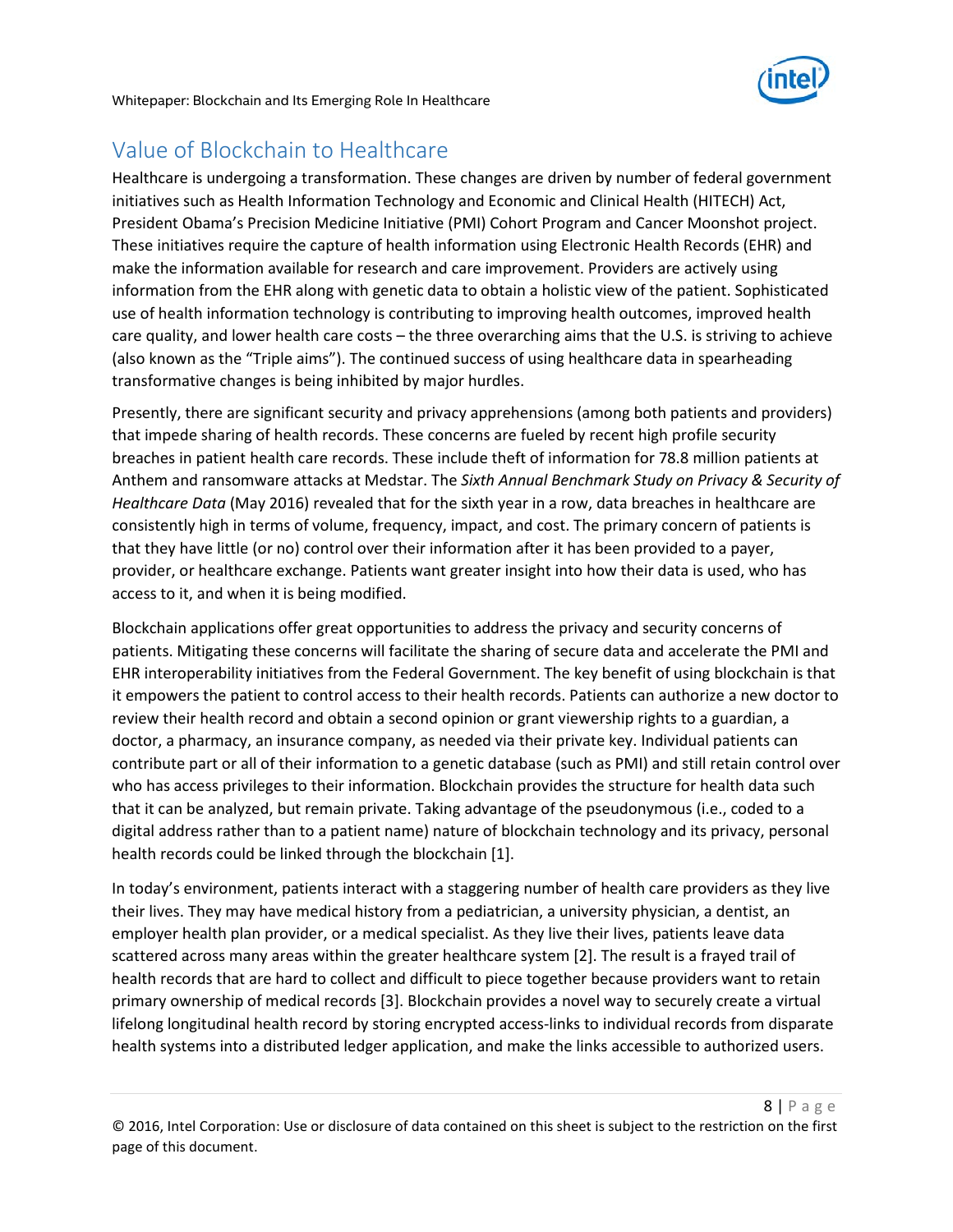

Efforts such as PMI aim to follow a cohort of patients through their health journeys across multiple years. Blockchain can help this effort by creating a tamper-proof *distributed event ledger*, or a "breadcrumb" of that patient's journey, with new entries that get added with every health care encounter or event. The ledger acts as a unique fingerprint that can be used to establish the identity of the patient. An authorized researcher from PMI could use the breadcrumb to subsequently query the source system to retrieve the relevant patient record.

Additionally, blockchain provides mechanisms to:

- Ensure that the contents of the records have not been changed ( as hash generated would be unique to the document contents)
- Provide an audit trail by adding timestamp to the records
- Restrict access to authorized users
- Enable attribution that encourages individual participation in large-scale projects

# <span id="page-8-0"></span>Proof of Concept - Financial Market

Forty banks in the R3 CEV blockchain consortium ran a test of blockchain technology in a pilot program that was launched in February of 2016. The test included products from five blockchain vendors and three cloud providers. Technology groups at Bank of America Corp., Deutsche Bank, Morgan Stanley, Royal Bank of Scotland Group PLC and 36 other banks collaborated to build the ledgers (using base technology from rivals Chain Inc., Eris Industries Ltd., Ethereum, Intel Corp. and International Business Machines Corp. Cloud infrastructure came from Amazon.com Inc., IBM and Microsoft Corp) and test the technology. The effort focused on:

- How different combinations of technology handle simulated transactions in commercial paper
- How to execute smart contracts, or coded business rules set up to conduct transactions without human intervention
- How CIOs can determine what criteria to use to evaluate blockchain technologies from competing vendors
- How many institutions can run many ledgers in parallel in a rigorous, scientific way

The R3 CEV Consortium has announced plans to conduct similar tests with the participation of government regulators and tests for integrating blockchains with banks' legacy transaction systems.

# <span id="page-8-1"></span>Proof of Concept - Fantasy Sports Game

As an internal test for proof-of-concept, Intel Corporation tested the blockchain technology by using Sawtooth Lake as a digital asset exchange platform for a fantasy sports game. In the test, Intel had over 400 participants who entered over 10k transactions over the course of three weeks. In the fantasy game, users traded shares of March Madness NCAA basketball teams and were awarded with digital currency that is based on how well those teams did in the tournament. The effort was successful in testing the blockchain technology.